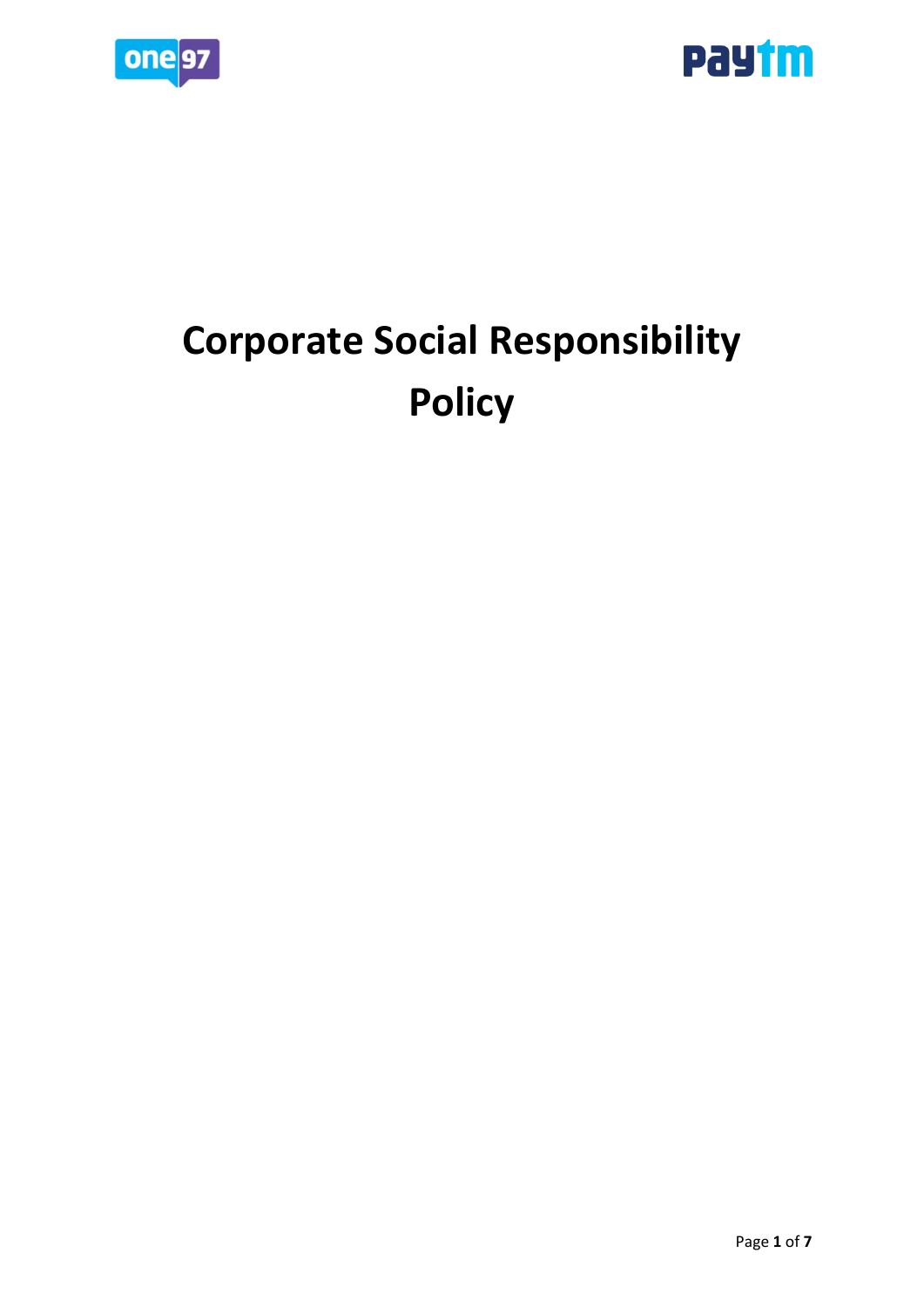



# **Table of Contents**

| 1. |  |  |
|----|--|--|
| 2. |  |  |
| 3. |  |  |
| 4. |  |  |
|    |  |  |
|    |  |  |
|    |  |  |
|    |  |  |
|    |  |  |
|    |  |  |
|    |  |  |
|    |  |  |
|    |  |  |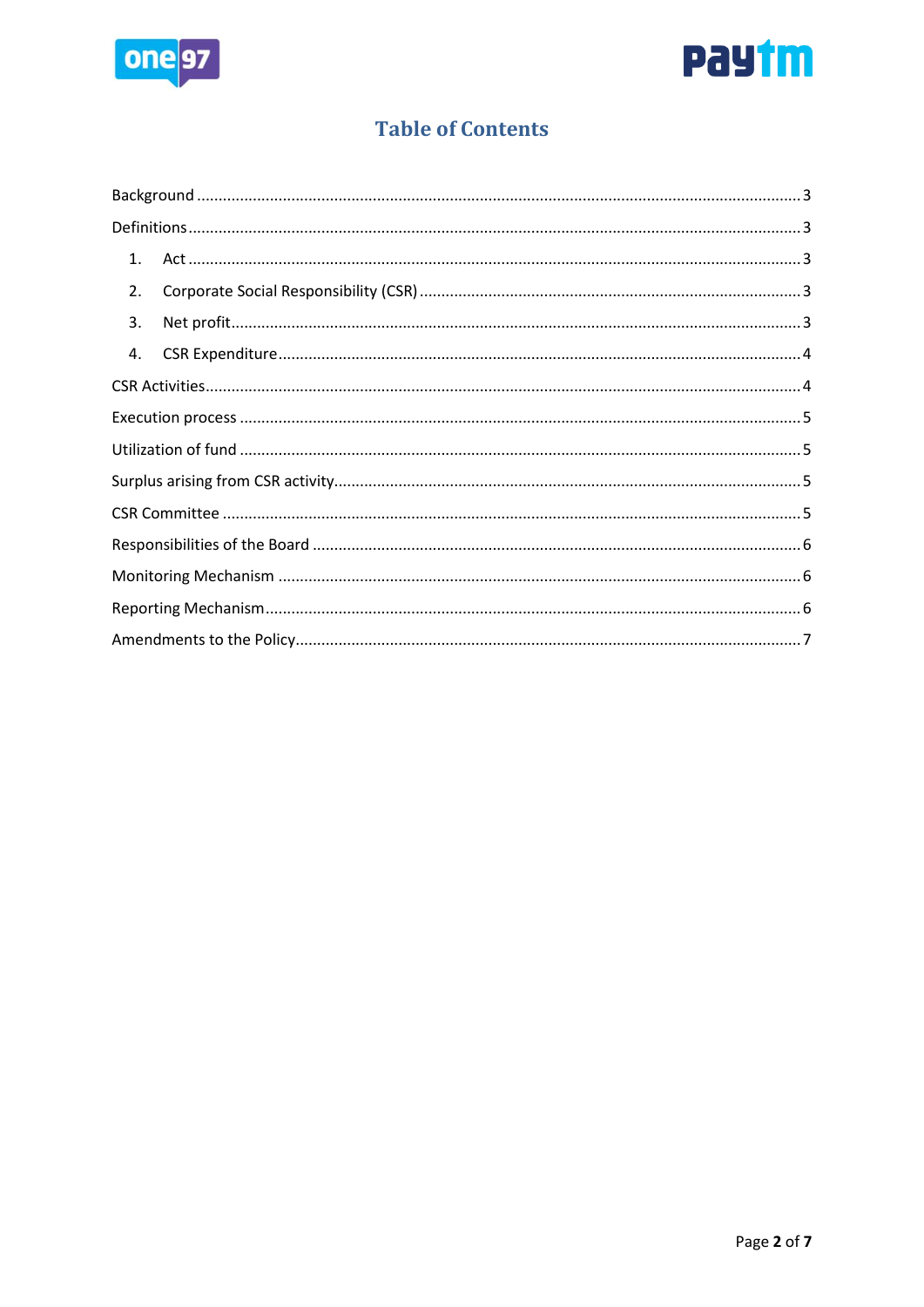



# <span id="page-2-0"></span>**Background**

Corporate Social Responsibility ("CSR") is strongly connected with the principles of Sustainability; an organization should make decisions based not only on financial factors, but also on the social and environmental consequences. Corporates must recognize that their business activities have wide impact on the societies in which they operate.

This policy shall apply to all CSR initiatives and activities taken up at the various work‐centres and locations of **One97 Communications Limited** *(hereinafter referred to as "the Company")*, for the benefit of different segments of the society, specifically the deprived, underprivileged and differently abled persons.

Accordingly, the board of directors of the Company ("Board") has adopted a revised CSR policy at its meeting held on July 10, 2021 which can be amended from time to time.

# <span id="page-2-1"></span>**Definitions**

#### <span id="page-2-2"></span>**1. Act**

"Act" means the Companies Act, 2013 read with Companies (Corporate Social Responsibility Policy) Rules, 2014 (including any statutory modification(s) or re-enactment(s) for the time being in force).

# <span id="page-2-3"></span>**2. Corporate Social Responsibility**

"Corporate Social Responsibility" or "CSR" means the activities undertaken by a Company in pursuance of its statutory obligation laid down in section 135 of the Act, but shall not include the following:

- i. activities undertaken in pursuance of normal course of business of the Company;
- ii. any activity undertaken by the Company outside India except for training of Indian sports personnel representing any State or Union territory at national level or India at international level;
- iii. contribution of any amount directly or indirectly to any political party under section 182 of the Act;
- iv. activities benefitting employees of the Company as defined in clause (k) of section 2 of the Code on Wages, 2019 (29 of 2019);
- v. activities supported by the Company on sponsorship basis for deriving marketing benefits for its products or services; and
- vi. activities carried out for fulfillment of any other statutory obligations under any law in force in India.

#### <span id="page-2-4"></span>**3. Net Profit**

"Net profit" means the net profit of a Company as per its financial statements prepared in accordance with the applicable provisions of the Act, but shall not include the following namely:

i. Any profit arising from any overseas branch or branches of the Company, whether operated as a separate Company or otherwise; and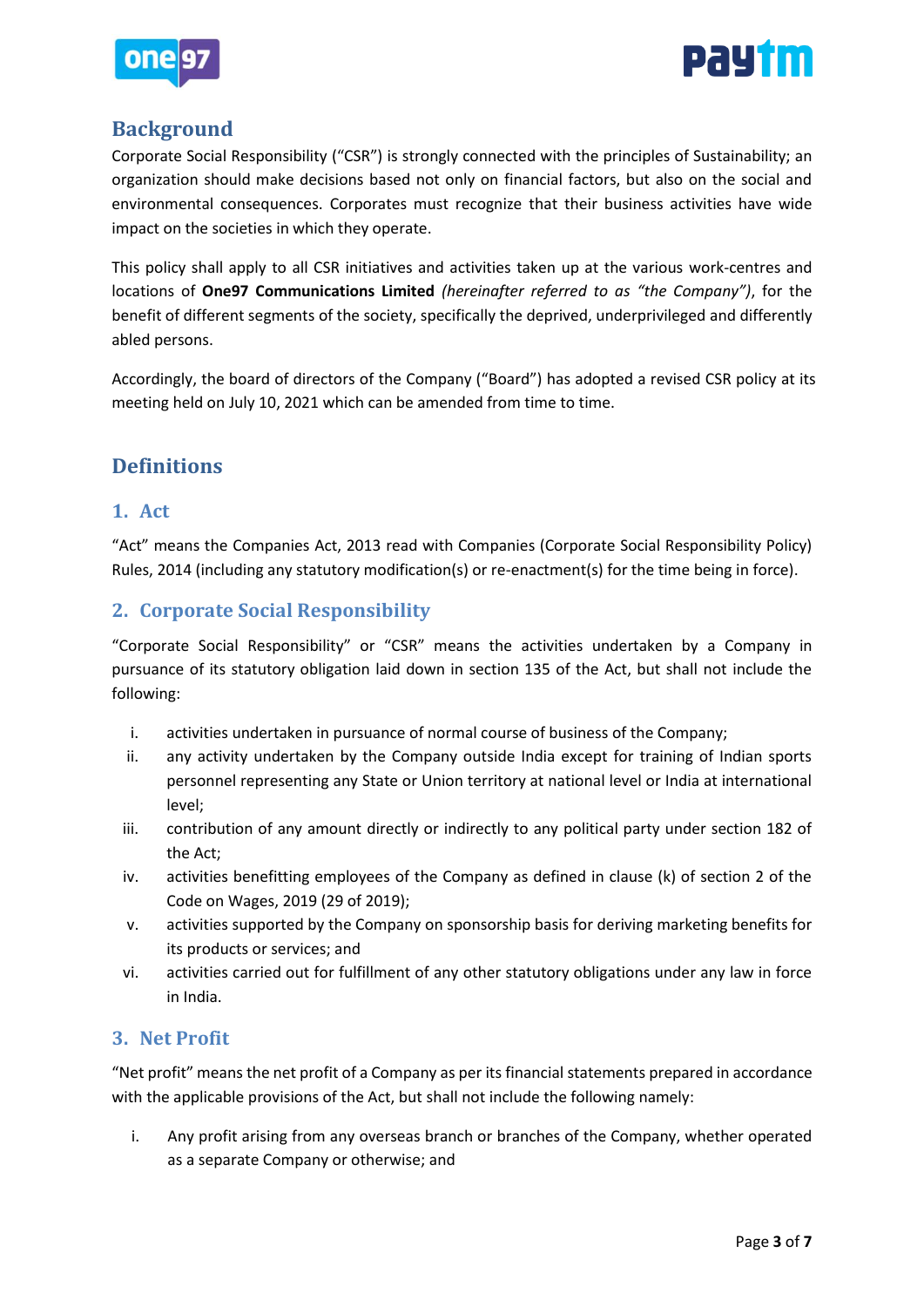



ii. Any dividend received from other companies in India which are covered under and complying with the provisions of section 135 of the Act.

#### <span id="page-3-0"></span>**4. CSR Expenditure**

"CSR Expenditure" shall include all expenditure including contribution to corpus, or on projects or programs relating to CSR activities specified in this policy as approved by Board on recommendation of CSR Committee. Expenses on activities other than the ones prescribed in this policy will not be considered as a CSR Expenditure. Further, the CSR projects or programs or activities undertaken in India shall amount to CSR Expenditure only.

#### **5. CSR Committee:**

"CSR Committee" means the committee constituted under the provisions of Section 135 of the Act.

# <span id="page-3-1"></span>**CSR Activities**

The followings are the wide categories of the activities under which the Company may work to undertake CSR activities:

- i. Eradicating hunger, poverty and malnutrition, promoting health care including preventive health care and sanitation and making available safe drinking water. Company can undertake programs for educating the peoples;
- ii. Promoting education, including special education and employment enhancing vocation skills specially among children, women, elderly, and the differently abled and livelihood enhancement projects;
- iii. Promoting gender equality, empowering women, setting up homes and hostels for women and orphans, setting up old age homes, day care centers and such other facilities for senior citizens and measures for reducing inequalities faced by socially and economically backward groups;
- iv. Ensuring environmental sustainability, ecological balance, protection of flora and fauna, animal welfare, agro-forestry, conservation of natural resources and maintaining quality of soil, air and water;
- v. Protection of national heritage, art and culture including restoration of building and sites of historical importance and works of art: setting up public libraries; promotion and development of traditional arts and handicrafts:
- vi. Measures for the benefit of armed forces veterans, war widows and their dependents;
- vii. Training to promote rural sports, nationally recognised sports, paralympic sports and Olympic sports;
- viii. Contribution to the Prime Minister's National Relief Fund or any other fund set up by the Central Government for socio-economic development and relief and welfare of the Schedule Castes, the scheduled tribes, other backward classes, minorities and women;
- ix. Contributions or funds provided to technology incubators located within academic institutions which are approved by the Central Government;
- x. Rural development projects;
- xi. Slum area development;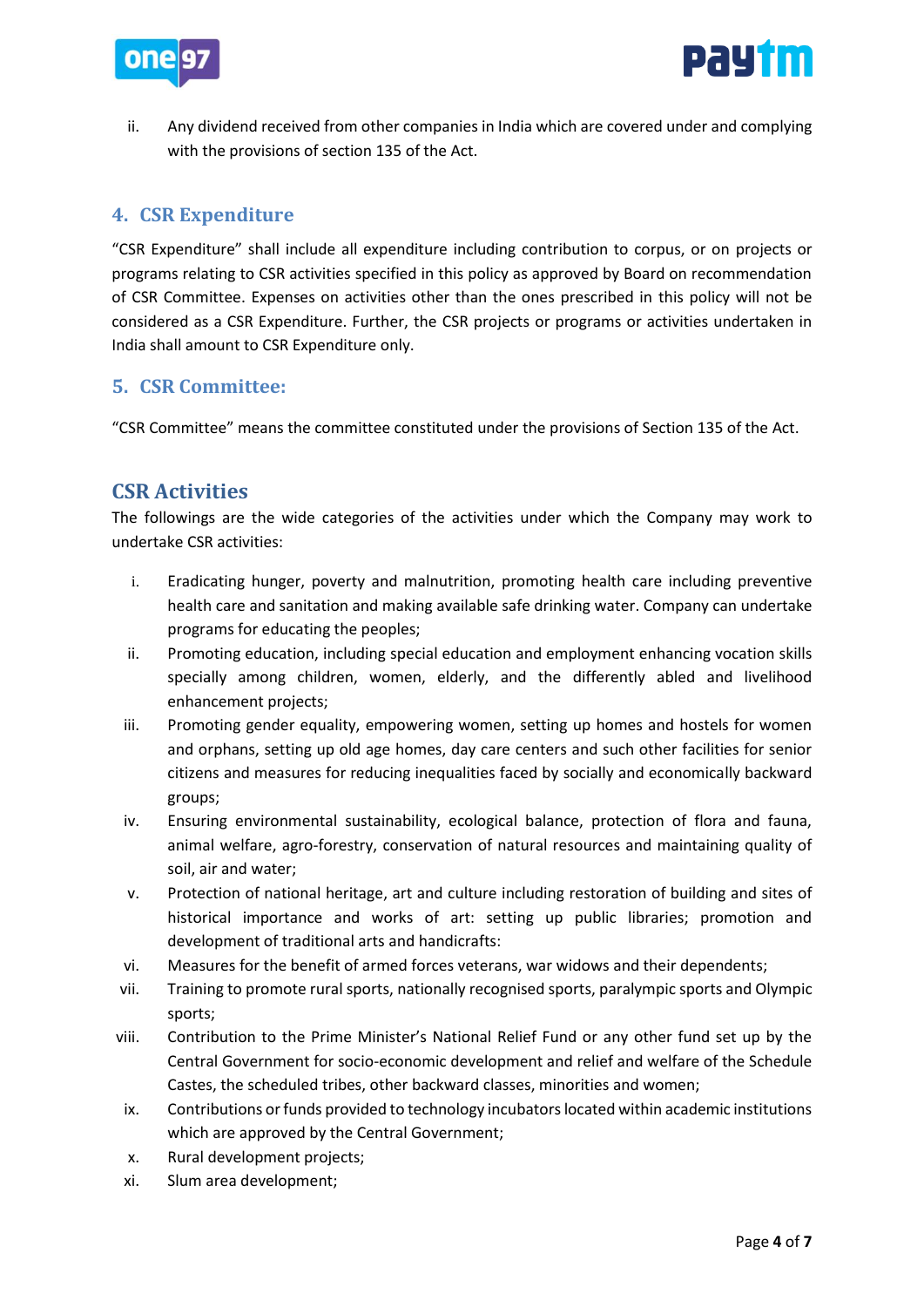

.



- xii. Disaster management, including relief, rehabilitation and reconstruction activities; and
- xiii. Any other activities as listed in Schedule VII of the Act

#### <span id="page-4-0"></span>**Execution process**

The Company shall undertake its CSR activities in line with its Board approved Policy and as approved by the CSR Committee, through a registered trust or a registered society or a company established by the Company or its Holding or Subsidiary or Associate Company under section 8 of the Act or otherwise.

The Company may also undertake CSR activities through any trust, society or section 8 Company which is not established by the Company or its Holding or Subsidiary or Associate Company, provided such trust, society or section 8 company is having an established track record of three years in undertaking similar programs or projects or where the corpus is created exclusively for a purpose directly relatable to a subject covered in Schedule VII of the Act.

The Company may also collaborate with other companies for undertaking projects or programs or CSR activities in such a manner that the CSR Committees of respective companies are in a position to report separately on such projects or programs.

# <span id="page-4-1"></span>**Utilization of fund**

The Company shall utilize at least 2 percent of the average net profit of the Company made during the last three (3) immediately preceding financial years in the CSR activities as enumerated above in this policy. In any case, if in any year company fails to spend such amount on CSR, the Board will, in its report made under section 134 (3) (o) of Companies Act, 2013, specify the reasons for not spending the amount.

# <span id="page-4-2"></span>**Surplus arising from CSR activity**

Any surplus arising out of the CSR projects, programs or activities will not form part of the business profit of the Company and shall be treated in the following manner:

a) ploughed back into the same project;

b) shall be transferred to the Unspent CSR Account opened by the Company, from which the said amount shall be spent in pursuance of CSR policy and annual action plan on the Company; or

c) such surplus will be transferred to a Fund specified in Schedule VII to the Act, within a period of six months of the expiry of the financial year.

#### <span id="page-4-3"></span>**CSR Committee**

The Board shall constitute the CSR committee of the Board in accordance with the Act.The responsibilities of the CSR Committee include: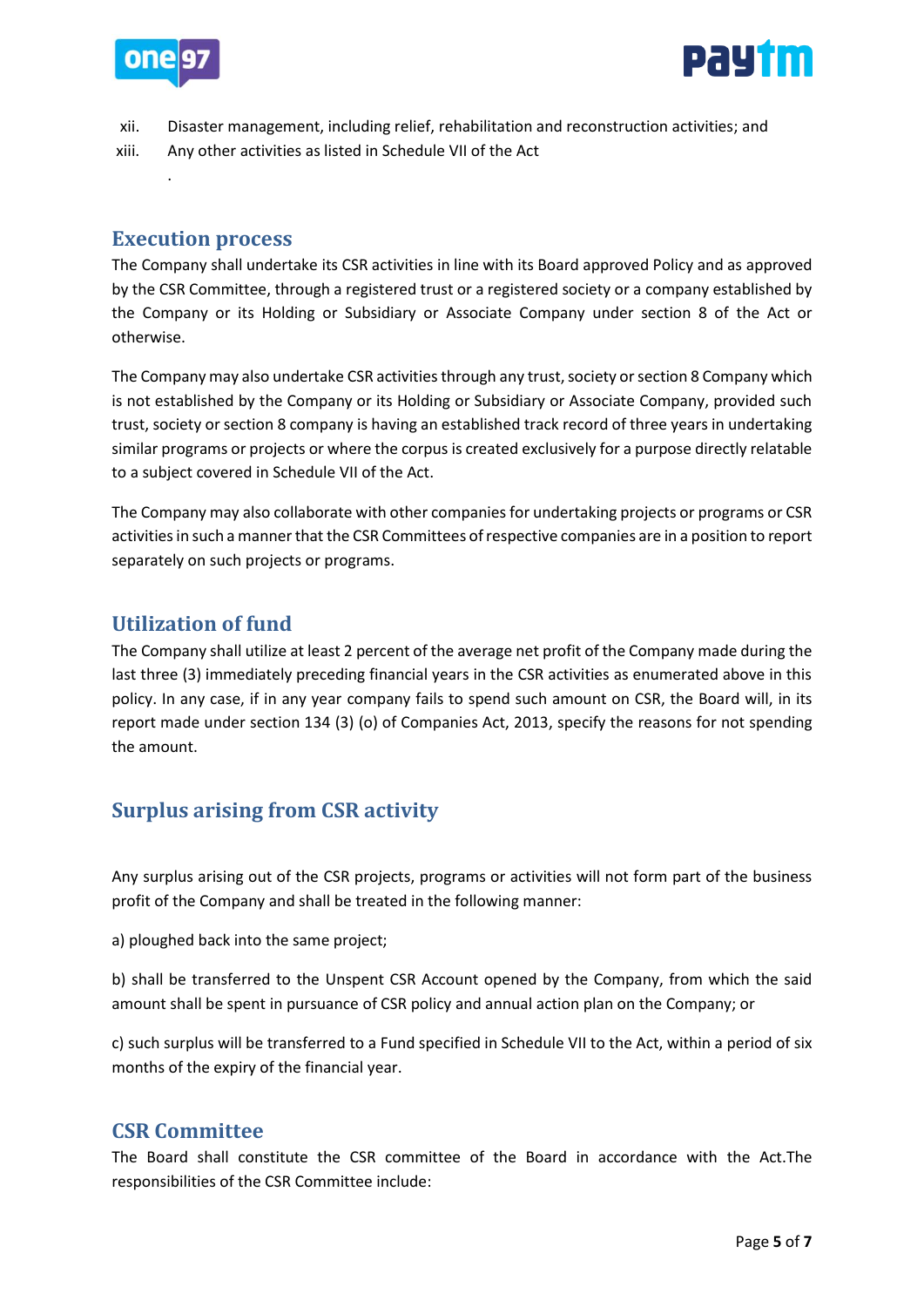



- a) To formulate and recommend to the Board, a CSR Policy which shall indicate the activities to be undertaken by the company in areas or subjects as specified in Schedule VII of the Act
- b) To review and recommend the amount of expenditure to be incurred on CSR activities
- c) To monitor the CSR policy of the Company and its implementation from time to time
- d) any other matter as the CSR Committee may deem appropriate after approval of the Board or as may be directed by the Board from time to time.

# <span id="page-5-0"></span>**Responsibilities of the Board**

The responsibilities of the Board concerning CSR are as follows:

- a) Approving CSR Policy of the Company
- b) Disclosing the content of the policy in its report and placing the policy on the Company's website in the manner prescribed under section 135 of the Act.
- c) Ensuring that the CSR activities are related to the activities, areas or subjects included in Schedule VII of the Act.
- d) Ensuring that CSR projects included in the policy are undertaken by the Company
- e) Ensuring that the Company spends, in every financial year, at least 2 percent of the average net profits made during the three immediately preceding financial years or such minimum budget as may be statutorily mandated under the law
- f) Ensuring that reasons for not spending of earmarked amount are disclosed in the Board's report in case the Company fails to spend such amount
- g) Ensuring that the Company gives preference to the local areas around its operations for spending the amount earmarked for CSR projects
- h) Ensuring that administrative overheads shall not exceed five percent of total CSR expenditure of the Company for the financial year.

#### <span id="page-5-1"></span>**Monitoring Mechanism**

To ensure effective implementation of the CSR programmes undertaken a monitoring mechanism will be put in place by the Company. The progress of CSR programmes under implementation will be reported to Board of Directors on a quarterly basis. The CSR committee will conduct impact studies on a periodic basis, about effectiveness of CSR Activity on the society.

#### <span id="page-5-2"></span>**Reporting Mechanism**

CSR Committee will obtain feedback from beneficiaries about the programmes and report to the Board of Directors, the feedback received from the beneficiaries of CSR Activity. Appropriate documentation of Company's CSR Policy, annual CSR activities, executing partners, and expenditure entailed will be undertaken on a regular basis and the same will be available on the website of the Company. CSR initiatives of the Company will also be reported in the Annual Report of the Company